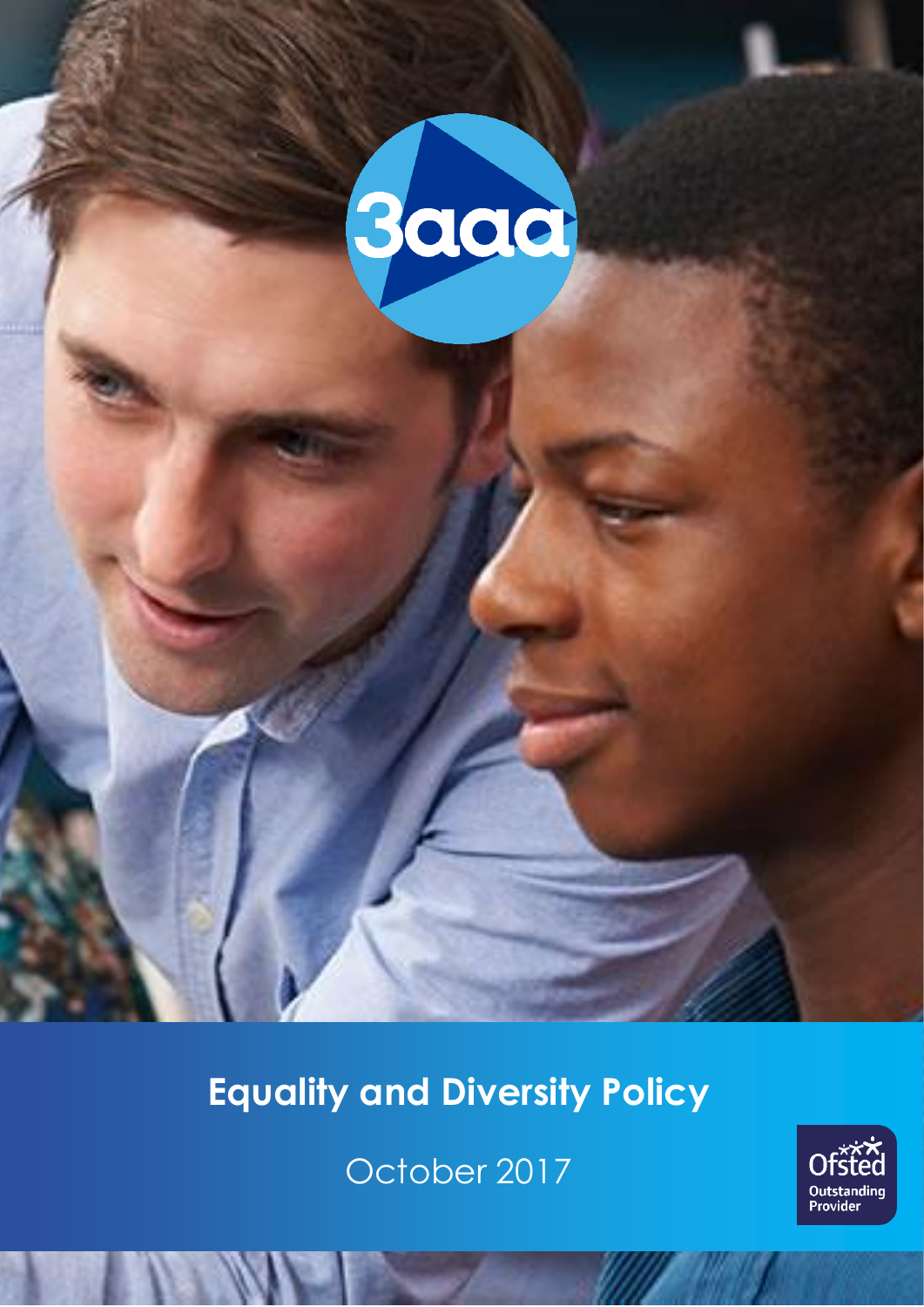## **Contents**

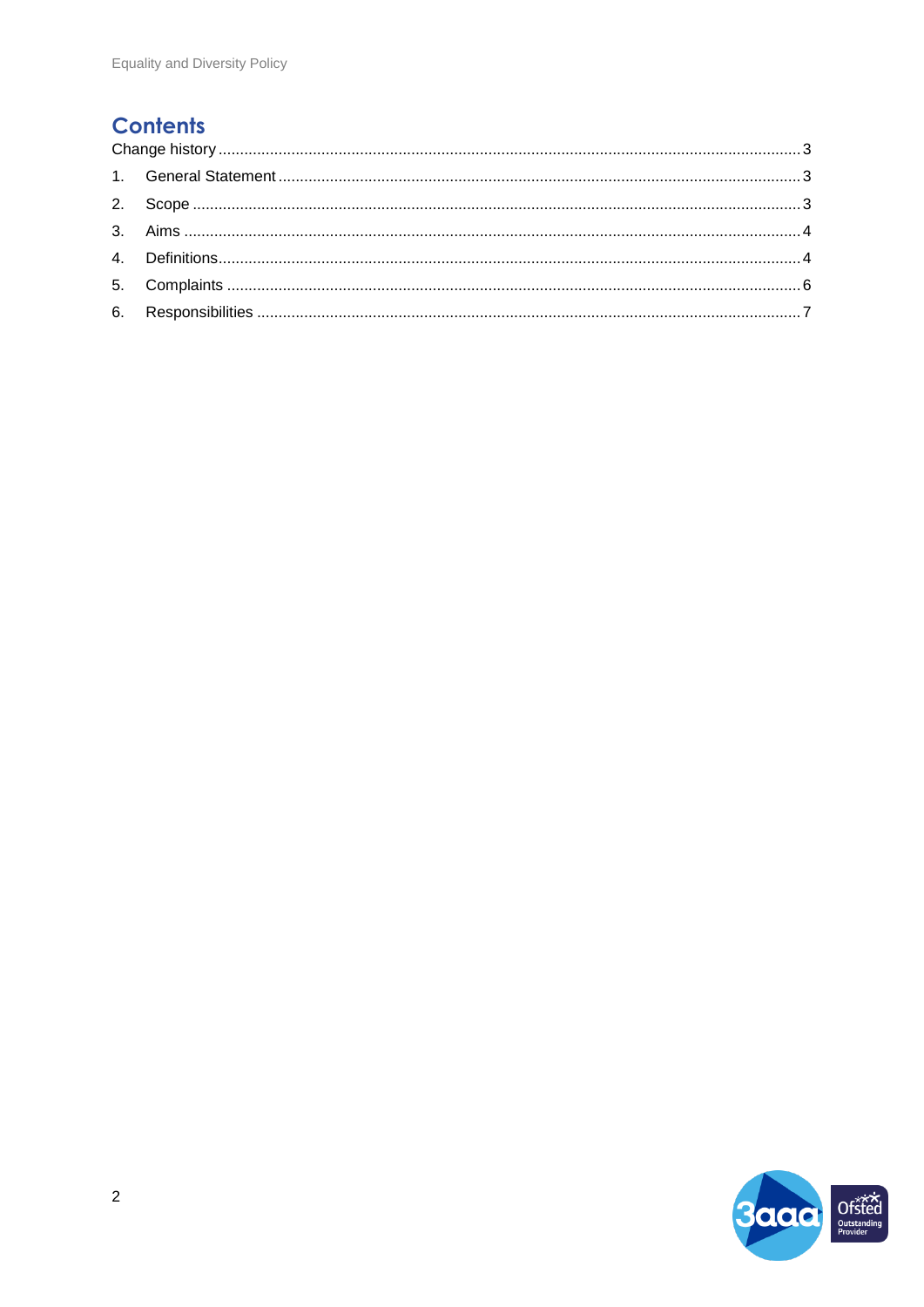## <span id="page-2-0"></span>**Change history**

| Date Of Review                | <b>Reviewed By</b> | <b>Policy Changes</b><br>Made in this update                                                                   | <b>Director</b><br>Sign<br>off | <b>SMT Approval Date</b>      |
|-------------------------------|--------------------|----------------------------------------------------------------------------------------------------------------|--------------------------------|-------------------------------|
| 31 <sup>st</sup> October 2016 | T. Devonport       | New policy created                                                                                             | Sacha Mccarthy                 | 9 <sup>th</sup> November 2016 |
| 31 <sup>st</sup> October 2017 | T. Devonport       | Changes to job titles<br>to reflect changes to<br>organisational<br>structure.<br>Minor changes to<br>wording. | Sacha McCarthy                 | 30th October 2017             |

## <span id="page-2-1"></span>**1. General Statement**

Aspire Achieve Advance Ltd (**3aaa**) is committed to developing, maintaining and supporting a culture of equality and diversity in employment in which staff are treated equitably, and where they can realise their potential whatever their age, race, colour, nationality, ethnic origin, creed, disability, sexual orientation, sex, gender identity, marital or civil partnership status, parental status, religion, belief or non-belief, social or economic class, employment status, or any other criteria that cannot be shown to be properly justifiable.

Similarly, **3aaa** is committed to developing, maintaining and supporting a culture of equality and diversity in service and learning provision in which learners feel free from harassment and bullying of any description, or any other form of unwanted behaviour, and are also treated equitably and can realise their potential.

Equality of opportunity and inclusivity is fundamental to the vision and values of **3aaa**. The principles of equality and diversity are at the very heart of every operational aspect from selection and recruitment through to teaching and learning, and are supported by appropriate policies, procedures and good practice. **3aaa** will not tolerate any form of unlawful discrimination, bullying, harassment or victimisation and aims to promote a culture in which staff and learners feel supported and encouraged to challenge discriminatory and/or unacceptable behaviour at all levels.

## <span id="page-2-2"></span>**2. Scope**

This policy applies to all **3aaa** Academies, offices, operations, activities and services, without exception, and to all **3aaa** employees at all levels of the organisational structure. The Aims of this policy will equally apply to all **3aaa** operations and activities conducted on sites beyond **3aaa's** control wherever its employees are designated to perform their contractual duties.

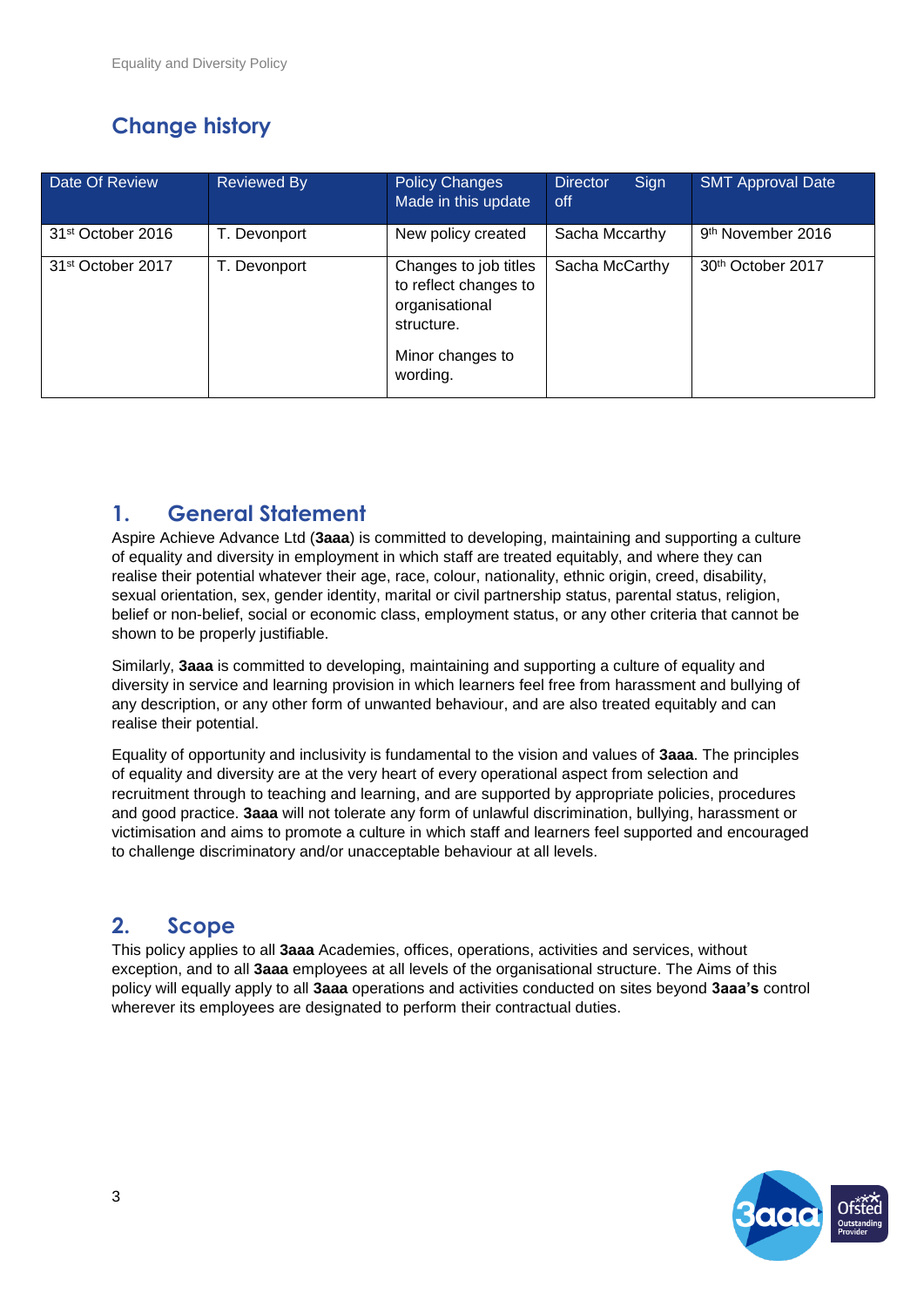#### <span id="page-3-0"></span>**3. Aims**

3.1 It is the aim of **3aaa** and this policy to ensure that, throughout their employment, all employees of the company are treated fairly and with dignity and respect. This policy interfaces with all relevant Recruitment Procedures with respect to job applicants, and **3aaa** will make best endeavours to ensure that policies, procedures and practices always comply with current legislative requirements.

3.2 It is also the aim of **3aaa** and this policy to ensure that, throughout their learning journey, all learners on every **3aaa** learning programme are treated fairly and with dignity and respect and are provided with an equality of opportunity to achieve.

Equality is not about treating everyone the same, it is about ensuring that access to opportunities is available to all by taking account of differing needs and capabilities. Diversity is about recognising and valuing differences through inclusion, regardless of age, disability, gender, racial origin, religion, belief, sexual orientation, perspectives, opinions and personal values.

### <span id="page-3-1"></span>**4. Definitions**

**The Equality Act 2010** makes it unlawful for employers to discriminate on the grounds of race, religion or belief, disability, gender or gender reassignment, age, sexual orientation, marriage or civil partnership, pregnancy or maternity; all of which are referred to as individuals or groups with 'protected characteristics'. **3aaa** and this policy aims to protect all employees and all individuals who use **3aaa's** services, such as learners, in relation to the following aspects.

**4.1 Discrimination: The Equality Act (2010)** expands upon previous definitions of Discrimination and circumstances in which this may arise as follows:

a) **Direct Discrimination**: Direct discrimination occurs when someone is treated less favourably than another person because of a protected characteristic they have or are thought to have (see perception discrimination below), or because they associate with someone who has a protected characteristic (see discrimination by association below).

b) **Discrimination by Association**: It is direct discrimination if an employer treats an employee or service user less favourably because of the their association with another person who has a protected characteristic.

c) **Discrimination by Perception**: This is direct discrimination if an employer treats an employee or service user less favourably because the employer mistakenly thinks that the employee or service user has a protected characteristic.

d) **Indirect Discrimination**: Indirect discrimination may occur when an employer applies an apparently neutral provision, criterion or practice which puts employees or service users sharing a protected characteristic at a particular disadvantage.

**4.2 Harassment: The Equality Act (2010)** defines harassment as "unwanted conduct related to a relevant protected characteristic, which has the purpose or effect of violating an individual's dignity or creating an intimidating, hostile, degrading, humiliating or offensive environment for that individual". It expands upon previous definitions of harassment and circumstances in which this may arise as follows:

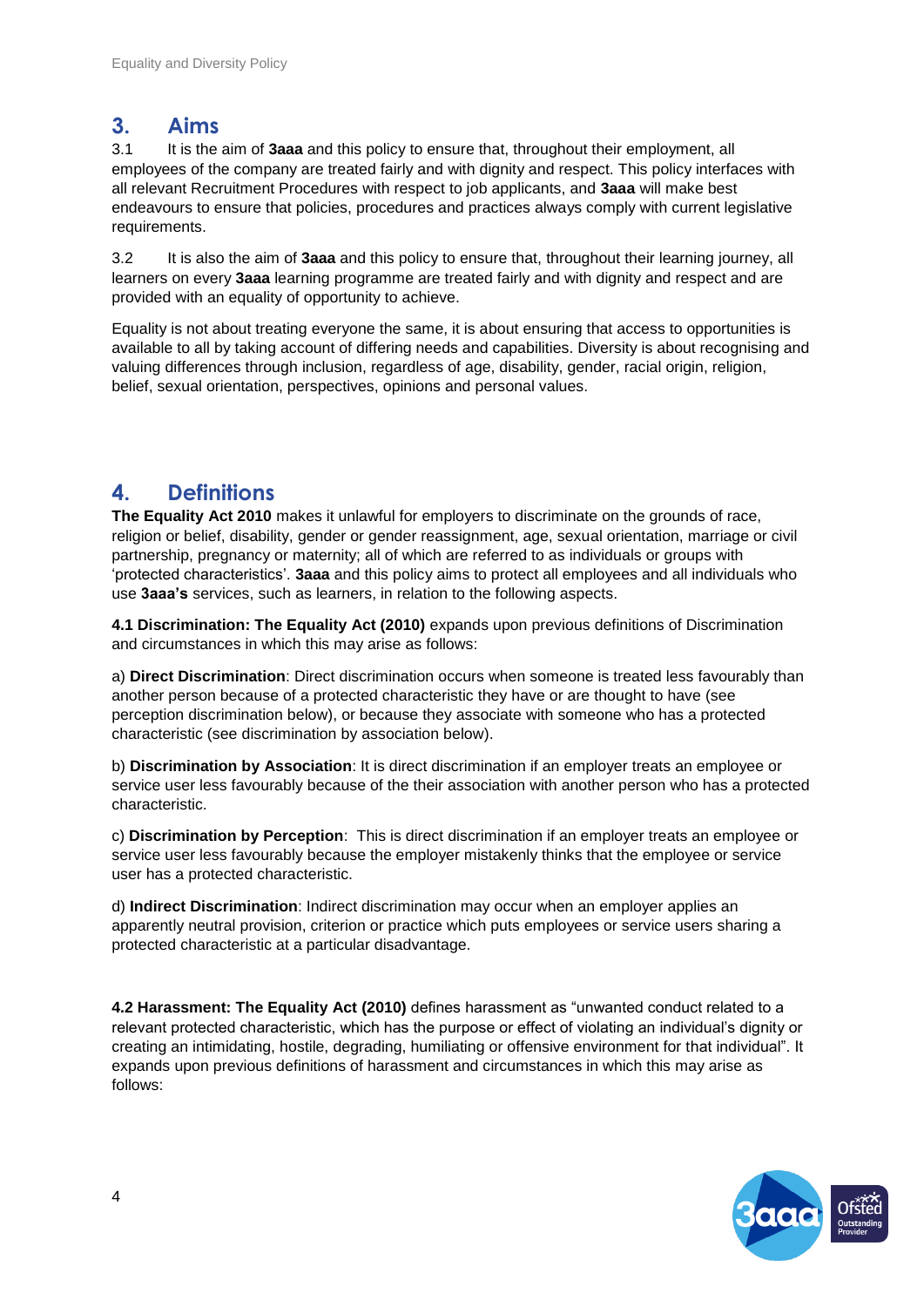a) 'Harassment'. The expanded definition above enables staff or learners to complain of behaviour that they find offensive even if it is not directed at them, and the complainant need not possess the relevant protected characteristic themselves.

b) 'Third Party Harassment'. **The Equality Act** makes **3aaa** potentially liable for harassment of its staff or learners by people who are not 3aaa employees (third parties), such as learners, contractors, visitors, etc. This could arise when harassment has occurred and **3aaa** has been made fully aware of this on previous occasions, but reasonable steps have not been taken to prevent it from happening again.

c) 'Victimisation'. Victimisation occurs when an individual is treated unfairly or unreasonably because they have made or supported a complaint or raised a grievance under the **Act**; or because they are suspected of doing so. An individual is not protected from victimisation if they have maliciously made or supported an untrue complaint.

**4.3 Age**: The **Act** protects people of all ages. However, different treatment because of age is not unlawful direct or indirect discrimination if it can be justified i.e. if it can be demonstrated that it is a proportionate means of meeting a legitimate aim. Age is the only protected characteristic that allows employers to justify direct discrimination.

**4.4 Disability**: The **Act** has made it easier for a person to show that they are disabled and protected from disability discrimination. Under the **Act**, a person is disabled if they have a physical or mental impairment which has a substantial and long term adverse effect on their ability to carry out normal day-to-day activities, which would include things like using a telephone, reading a book or using public transport.

As before, the **Act** puts a duty on an employer to make reasonable adjustments for **employees** or **service users** to help them overcome disadvantage resulting from an impairment (e.g. by providing assistive technologies to help visually impaired staff use computers effectively). The **Act** includes a new protection from discrimination arising from disability. This states that it is discrimination to treat a disabled person unfavourably because of something connected with their disability (e.g. a tendency to make spelling mistakes arising from dyslexia). This type of discrimination is unlawful where the employer or other person acting for the employer knows, or could reasonably be expected to know, that the person has a disability. This type of discrimination is only justifiable if an employer can show that it is a proportionate means of achieving a legitimate aim. Additionally, indirect discrimination now covers disabled people. This means that a job applicant or employee could claim that a particular rule or requirement that an employer has in place disadvantages people with the same disability. Unless this could be justified, it would be unlawful. The **Act** also includes a new provision which makes it unlawful, except in certain circumstances, for employers to ask about a candidate's health before offering them work.

**4.5 Gender reassignment**: The **Act** provides protection for individuals who propose to, starts or has completed a process to change his or her gender. The **Act** no longer requires a person to be under medical supervision to be protected – so a woman who decides to live as a man but does not undergo any medical procedures would be protected. It is discrimination to treat people less favourably for being absent from work because they propose to undergo, are undergoing or have undergone gender reassignment than they would be treated if they were absent because they were ill or injured.

**4.6 Marriage and Civil Partnership**: The **Act** protects individuals who are married or in a civil partnership against discrimination. Single people are not protected.

**4.7 Pregnancy and Maternity**: A woman is protected against discrimination on the grounds of pregnancy and maternity during the period of her pregnancy and any statutory maternity leave to which she is entitled. During this period, pregnancy and maternity discrimination cannot be treated as sex discrimination. An employer must not take into account an employee's period of absence due to pregnancy-related illness when making a decision about her employment.

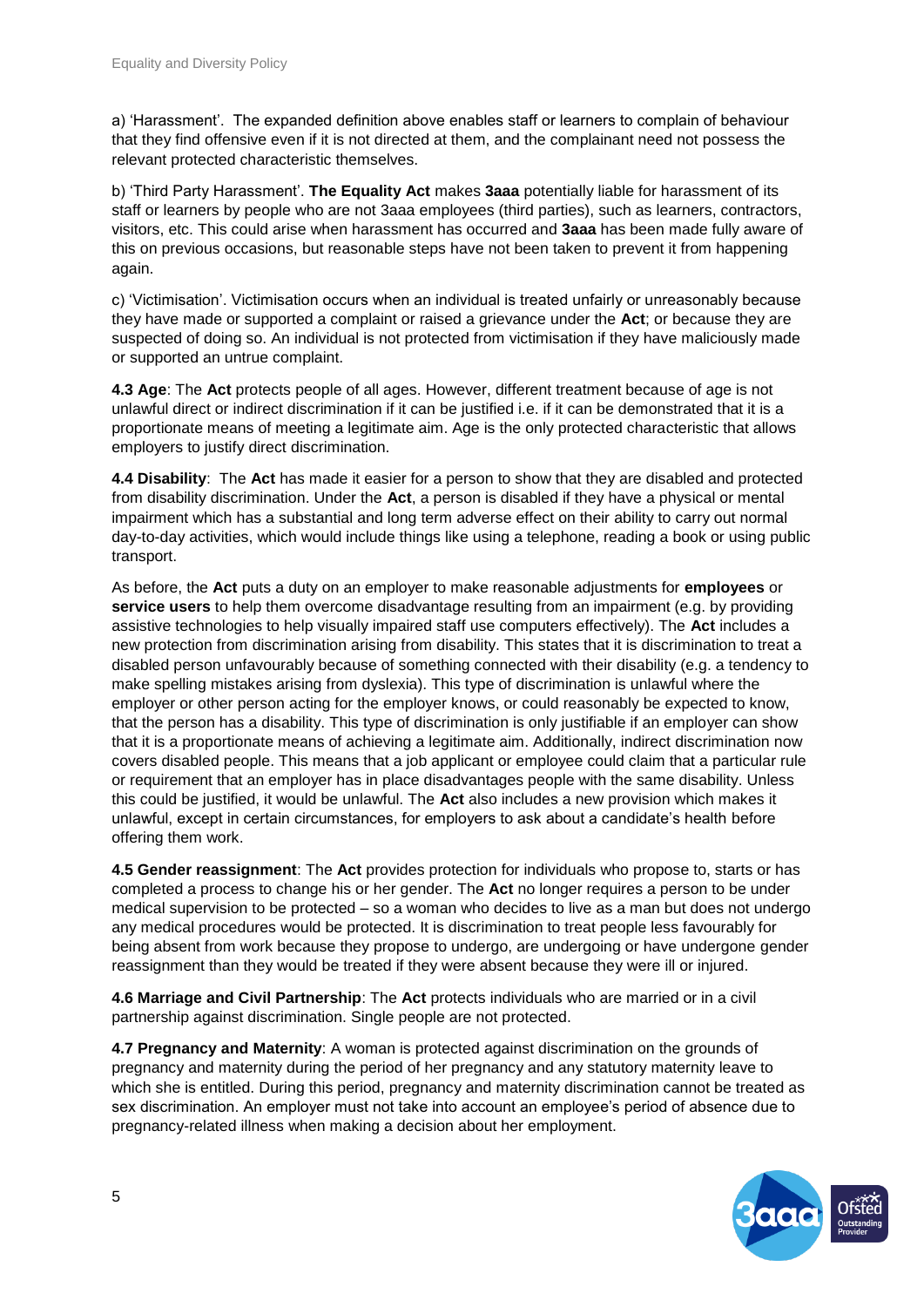**4.8 Race**: For the purposes of the **Act** 'race' includes colour, nationality and ethnic or national origins.

**4.9 Religion and Belief**: In the **Equality Act**, religion includes any religion. It also includes a lack of religion, in other words individuals are protected if they have no religion at all. Additionally, a religion need not be mainstream or well known to gain protection, but must have a clear structure and belief system. Denominations or sects within a religion can be considered a protected religion or religious belief. Belief means any religious or philosophical belief or a lack of such belief. To be protected under the **Act**, a belief must satisfy various criteria, including that it is a weighty and substantial aspect of human life and behaviour, and not just an opinion. Discrimination because of religion or belief can occur even where both the discriminator and recipient are of the same religion or belief.

**4.10 Gender**: Applies to both men and women, and both are equally protected under the **Act**.

**4.11 Sexual orientation**: Sexual orientation is a protected characteristic. It means a person's sexual orientation towards:

- Persons of the same sex (homosexual, lesbian, gay)
- Persons of the opposite sex (heterosexual)
- Persons of either sex (bisexual)

Gender reassignment is a separate protected characteristic and unrelated to sexual orientation – despite a common misunderstanding that the two characteristics are related.

#### <span id="page-5-0"></span>**5. Complaints**

All complaints of discrimination, harassment or bullying will be treated seriously and dealt with promptly, efficiently and where possible in confidence. The aim of the procedure is to resolve complaints of discrimination, harassment or bullying swiftly and confidentially.

Any **employee** or **learner** may use the complaints procedure if they believe they have:

• Been treated unfavourably in contravention of the **Act** and this **Equality and Diversity Policy** on the grounds of gender, pregnancy or maternity, trans-gender status, sexual orientation, marital, civil partnership or family status, race, religion, belief, political opinion, age or disability.

• Witnessed any form of discrimination.

Any **employee** or **learner** who believes they have been the victim of discriminatory treatment, or who has witnessed discrimination or harassment, may choose to take informal or formal action.

**5.1 Informal action**: Where possible the **employee** or **learner** should talk directly and informally to the person they believe has discriminated against them and explain their objection to their actions or conduct. It may be that the person whose conduct is causing offence is genuinely unaware that their behaviour is unwelcome or objectionable.

If the **employee** or **learner** feels unable to approach the person or if they have already done so without any resolution they may elect to raise a formal complaint with **the Director of Quality and Performance, Safeguarding Lead** or **Head of Organisational Development**.

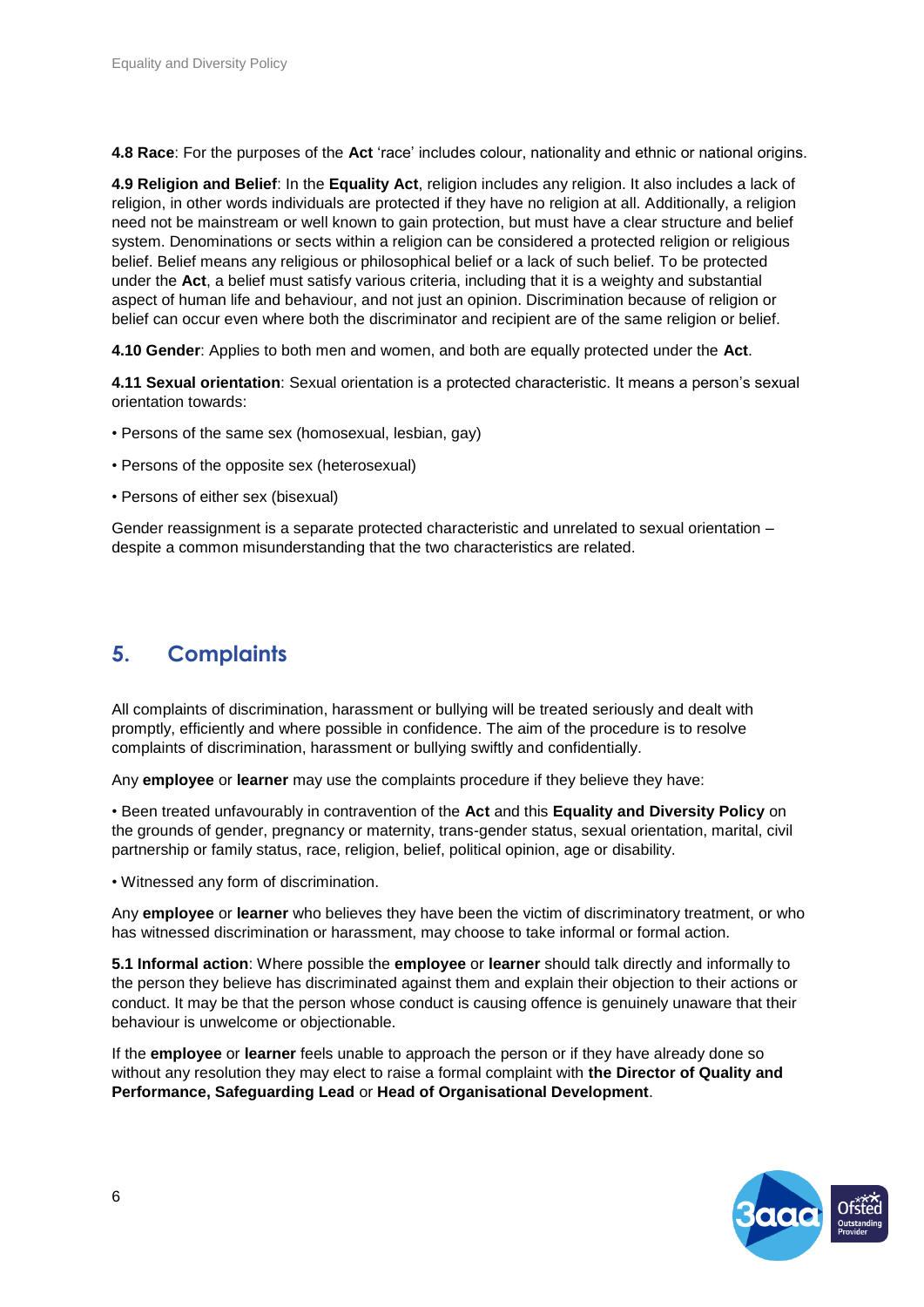Alternatively the complaint can be raised with a relevant **Cluster Manager**, **Levy Manager** or **Department Manager** who will try to assist the **employee** or **learner** to find an appropriate solution to the problem.

**5.2 Formal action**: The **employee** or **learner** may raise the complaint in writing for the attention of the **Director of Quality** and **Performance or Head of Organisational Development**, Floor 2, Aspire House, Sitwell Street. Derby. DE1 2JT. The complainant must identify the person who is alleged to have perpetrated discriminatory treatment and give specific examples of actions or conduct that the learner believes constitutes discrimination.

In the event of serious allegations, it may be necessary to consider whether to suspend the alleged perpetrator to prevent any further contact between parties until the matter can be fully dealt with.

An investigation will be conducted and will be handled with due respect to the rights of the complainant and alleged perpetrator. Both parties will be interviewed separately where they will be provided with the opportunity to state their side of events and explain any conduct that forms the basis of the **employee's** or **learner's** complaint.

If following the investigation the complaint is founded, suitable and proportionate action will be taken promptly to remedy the discrimination and prevent any recurrence.

The organisation regards all forms of discrimination as gross misconduct (except unintentional behaviour of a mild nature) and any **employee** or **learner** found guilty of this behaviour will be liable to proportionate disciplinary measures up to and including summary dismissal. Disciplinary measures will also be taken against any **learner** or **employee** who is found to have made a deliberately false or malicious complaint of discrimination.

### <span id="page-6-0"></span>**6. Responsibilities**

Overall responsibility for implementation and overseeing this Policy rests with the **3aaa Directors**, **Chief Operating Officer** and **Senior Management Team**. The **COO** is responsible for ensuring that **3aaa** complies with equalities legalisation and promotes equality of opportunity and diversity throughout the organisation.

**Regional Managers, Cluster Managers, Levy Managers and Department Managers (Managers)** are responsible for developing an open and inclusive culture in which **employees** and **learners** feel able and encouraged to report any incidents of discrimination, harassment and bullying in the workplace. Managers are expected to actively support **employees** and **learners** making a complaint, and ensure that any such allegations are fully and thoroughly investigated and dealt with appropriately.

**Managers** will be responsible for ensuring that awareness is raised with third parties that harassment will not be tolerated and that complaints of discrimination and harassment will be investigated and action taken against offenders found guilty of such as appropriate to protect **employees** and **learners** from further occurrences.

**Managers** will also be responsible for setting high standards for equality and diversity in all **3aaa** academies and workplaces, and for ensuring that all **employees** and **learners** are aware of the requirements of this policy and that it is applied fairly, rigorously and consistently.

Every member of staff carries personal responsibility for their own behaviour at work and for ensuring that this policy is translated into practice in all areas of employment and service provision.